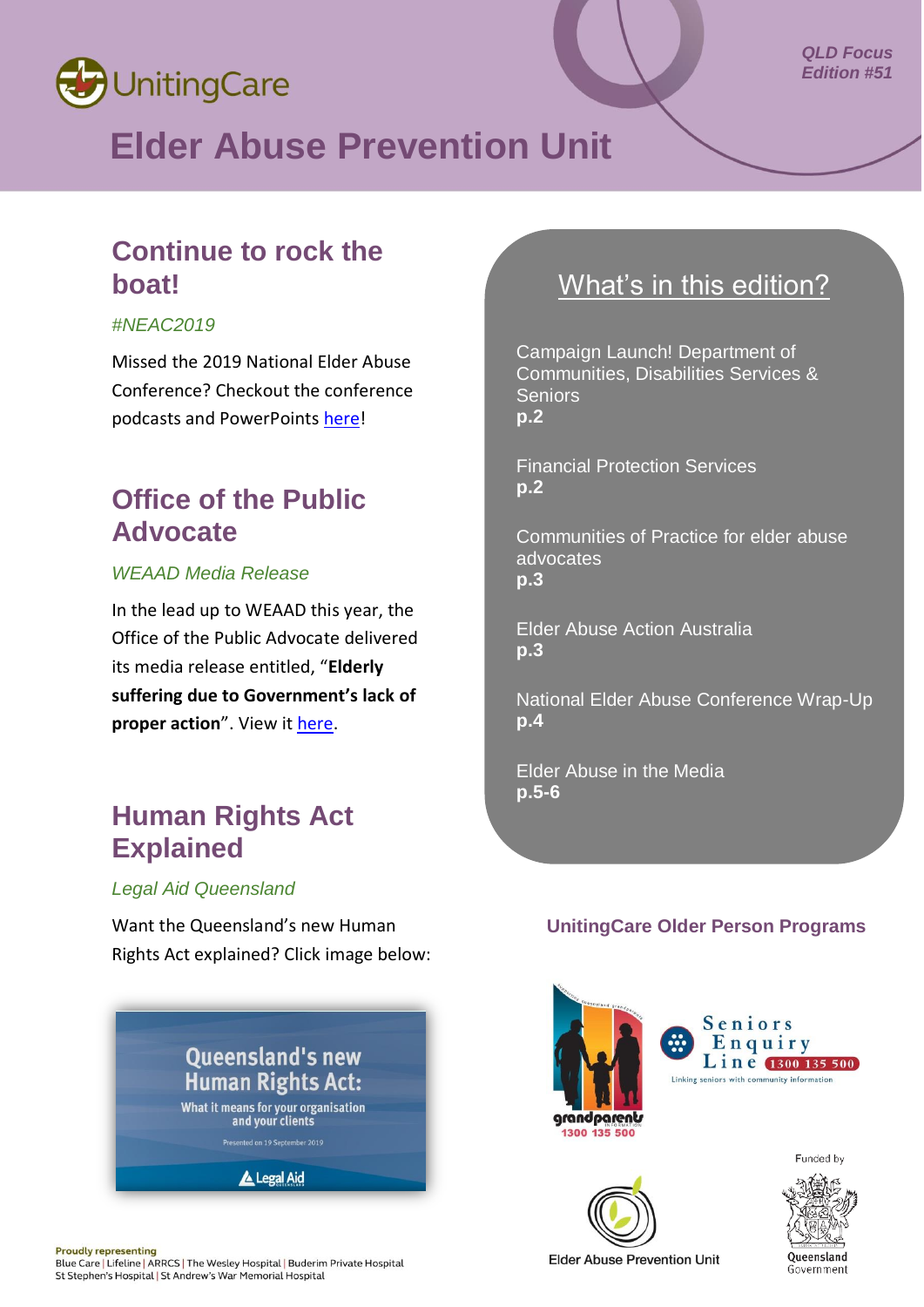

# **EA Campaign Launch**

*Department of Communities, Disability Services & Seniors*

Each year the QLD Government oversees a statewide elder abuse awareness and prevention campaign. It usually launches in June to coincide with World Elder Abuse Awareness Day and lasts several months. Here was the Department's message about the campaign focus this year:

**We know the issue is wide-spread and under-reported. We also know there are barriers that prevent older people from reaching out for help themselves, and that's why it's up to us to help them to access support when they need it.**

**Raising awareness of and preventing elder abuse remains our priority. This year's campaign '***Elder abuse happens. Know the signs – make it stop'* **highlights the most common signs of elder abuse, and encourages Queenslanders to call the helpline if they suspect an older person in their life is being abused and needs help.**

The [campaign page](https://www.communities.qld.gov.au/campaign/know-signs/campaign) has information about how to 'start a conversation about elder abuse', which may be a helpful tool for supportive family members that you work with. It also contains loads of resources, such as videos, fact sheets, social media kits and posters.

Many people have requested new campaign brochures and more of the 'wallet sized' helpcards, which were produced in previous years. These are both being printed this year and should be ready towards late October.

#### **Visit:**

[https://www.communities.qld.gov.au/ca](https://www.communities.qld.gov.au/campaign/know-the-signs) [mpaign/know-the-signs](https://www.communities.qld.gov.au/campaign/know-the-signs)

## **New Financial Protection Services**

#### *Free independent financial advice for seniors*

If you weren't yet aware, in May the Minister for Seniors Coralee O'Rourke launched the new 'financial protection services' in 10 communities across QLD. The service offers free independent financial advice to seniors with the aim to prevent finanacial abuse or other financial/ legal issues.

The locations where this service are being offerred are: Brisbane, Toowoomba, Hervey Bay, Townsville, Cairns, Gold Coast, Sunshine Coast, Mackay, Rockhampton and Gladstone. These are the current locations where Seniors Legal and Elder Abuse Support Services currently operate.

You can view more information and contact details for the new services [here.](https://www.qld.gov.au/seniors/legal-finance-concessions/financial-advice-support/seniors-financial-protection-services) you can also view the media release [here.](http://statements.qld.gov.au/Statement/2019/5/10/new-service-to-protect-queensland-seniors-from-financial-abuse)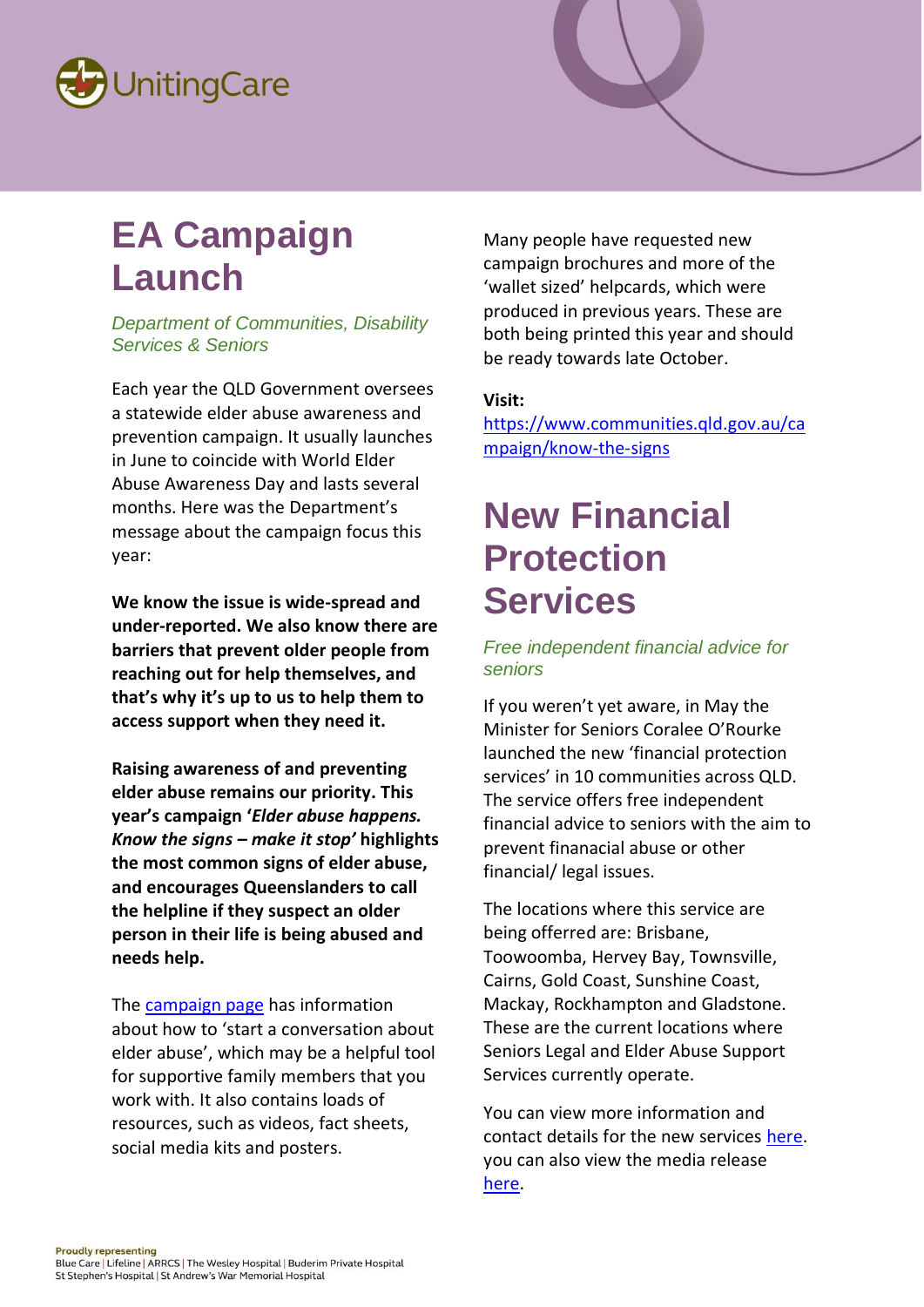

## **Communities of Practice – OPAN**

#### *OPAN – Older Persons Advocacy Network*

Would you like to join a **Community of Practice?** OPAN has just begun the launch of a community of practice **for Elder Abuse Advocates** to learn, share, support, create, problem solve and make new connections, for the purpose of improving the quality, effectiveness and consistency of everyday practice.

The group has just had its first meeting and new members are welcome to join. The group meets monthly via teleconference and sets its own agenda. Meetups usually last about 1 ½ hours.

If you think this might be a good fit for you or a colleague, all someone needs to do to join is make contact with:

**Jennie Burrows**, Seniors Project Officer, OPAN.

**e**. [jennie.burrows@opan.com.au](mailto:jennie.burrows@opan.com.au) 

Required info includes contact details and answers to the following:

- Do you have access to videoconferencing?
- Are you a practitioner working with older people experiencing abuse?

The next meeting will take place in late October.

## **Elder Abuse Action Australia**

*EAAA– A national voice to end elder abuse*

In 2018 the Commonwealth Attorney-General's Department funded the EAAA to fill the need for a national approach to end elder abuse.

To read the full aims, mission and activities of the EAAA you can visit the [website.](https://eaaa.org.au/about-us/) However, broadly the EAAA is seeking to become a national voice for action (prevention and responses) that eliminates elder abuse. Its initial goal has been to establish a 'knowledge hub' that will act as an online gateway to elder abuse resources for families, professionals etc.

During the National Elder Abuse Conference 2019 (#NEAC2019), the EAAA board actively encouraged people to join the EAAA as a member and contribute to its direction and voice.

You can sign up to EAAA newsletters and/or become a member by visiting the site [here!](https://eaaa.org.au/contact/)

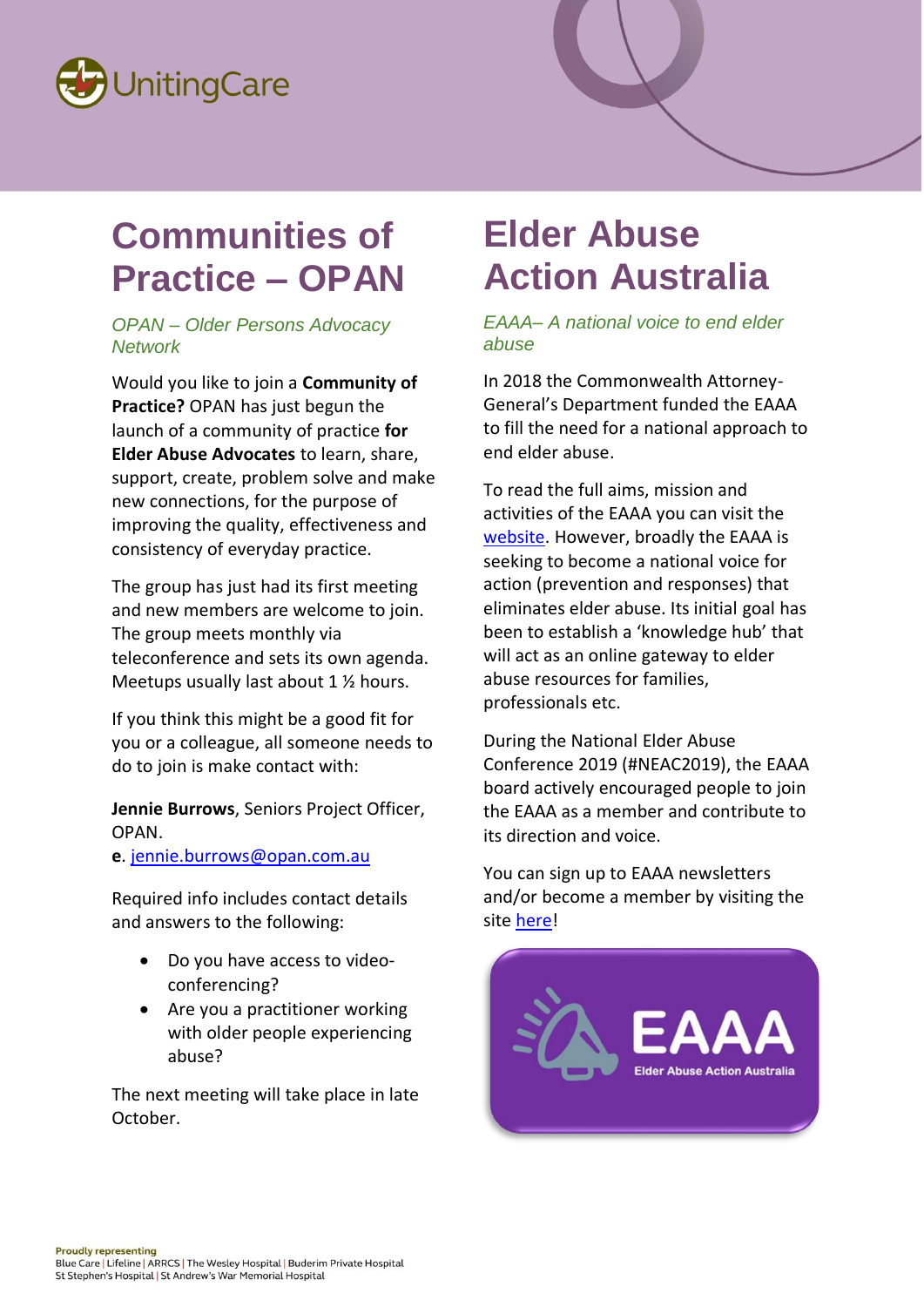

## **NEAC 2019 Wrap-up**

### *Conference resources now available #NEAC2019*

Congratulations to [ADA Australia](https://adaaustralia.com.au/) and [Caxton Legal](https://caxton.org.au/) for successfully executing an exciting and innovative National Elder Abuse Conference in July 2019. If you were not yet aware, the conference presentations were recorded as podcasts and have been made available in the resources section of the main conference website [\(click here\)](https://neac2019.com.au/resources/). So if you weren't able to make it, you can still go and check out the world class presenters from around the globe!

For those just wanting to get a sense of the themes that emerged from the event, the conference surveys completed by delegates told all. Delegates responded to the surveys with a resolute commitment to do all they could in their own communities to address elder abuse. CALLS FOR ACTION were focused on the following themes:

- **Human rights** identifying ways to apply a rights-based lens to all services which support older Australians
- **Criminalisation of elder abuse** you want to engage in ongoing discussion about the need for discrete laws which criminalise the abuse of older Australians
- **Awareness raising** there is a need for further education of older people, their families and friends, industry and the community about elder abuse, how to identify it and where to get supports
- **Prevention** research should be focussed on increasing our understanding about what prevention activities will work and then we need to adopt a collaborative approach towards implementing those activities
- **Ageism** joining together to combat ageism in all the ways it exists in Australian society
- **Older person led initiatives** older Australians should be empowered to take the lead on addressing elder abuse

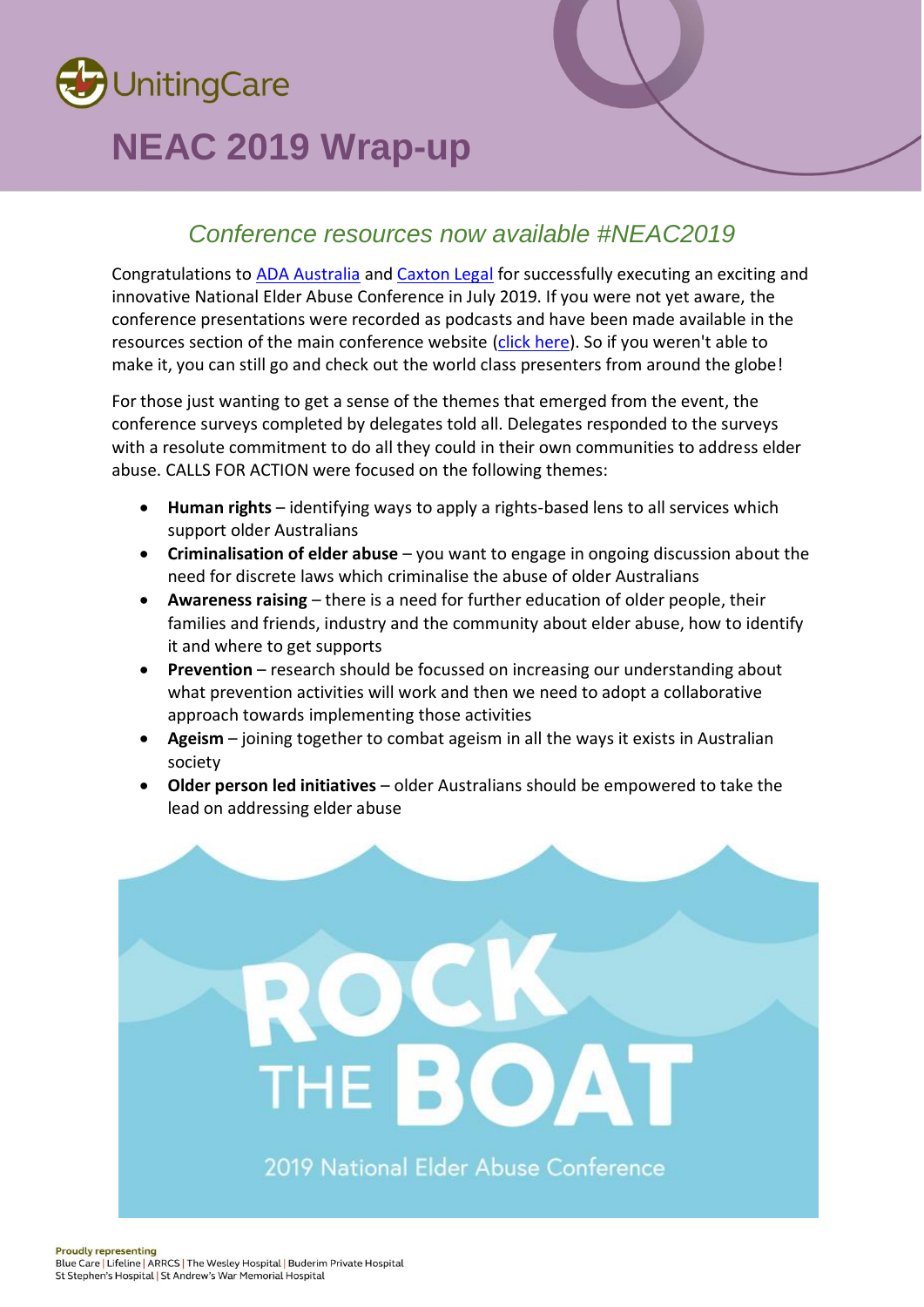

# **Elder Abuse in the Media: June-Sept**.



### **June:**

| June 4: Elder abuse: Carer charged over alleged neglect of 77-year-old Queensland woman      |           |
|----------------------------------------------------------------------------------------------|-----------|
| 7 News                                                                                       |           |
| June 4: Can a killer inherit the estate of their victim?                                     |           |
| <b>ABC</b>                                                                                   |           |
| June 4: Federal funding to reduce elder abuse in Peel                                        |           |
| <b>Mandurah Coast Time</b>                                                                   |           |
| June 6: Elderly LGBTQI+ aged care residents say they're being forced 'back into the closet'  |           |
| <b>SBS</b>                                                                                   |           |
| June 6: NOT OKAY: Cops intervene to stop elder abuse                                         |           |
| <b>Queensland Times</b>                                                                      |           |
| June 6: Hairdressers to help spot signs of elder abuse                                       |           |
| <b>Mirage News</b>                                                                           |           |
| June 9: Gold Coast has highest rate of elder abuse in Qld                                    |           |
| News.com.au                                                                                  |           |
| June 11: Gold Coast elderly abuse some of worst in Qld, according to Elder Abuse             |           |
| <b>Prevention Unit</b>                                                                       |           |
| <b>Gold Coast Bulletin</b>                                                                   |           |
| June 11: Shocking figures reveal elder abuse crisis                                          |           |
| <b>Fraser Coast Chronicle</b>                                                                |           |
| June 14: Elder abuse is the perfect crime: if we don't address it, you could be a victim too |           |
| <b>ABC</b>                                                                                   |           |
| June 15: WA Government, banks join forces in crackdown on financial abuse of elderly         |           |
| people                                                                                       |           |
| <b>ABC</b>                                                                                   |           |
| June 16: Voluntary euthanasia to begin in Victoria as assisted dying laws take effect this   |           |
| week                                                                                         |           |
| <b>ABC</b>                                                                                   |           |
| June 20: US expert calls out Australia on elder abuse                                        |           |
| Australian Ageing Agenda                                                                     |           |
| June 23: Number of Queensland elder abuse cases continues to soar                            |           |
| <b>Courier Mail</b>                                                                          |           |
| June 24: Elder abuse by carer caught on camera                                               |           |
| The West Australian                                                                          |           |
| June 26: Risks flagged amid lending policy changes                                           |           |
| The Adviser                                                                                  |           |
| June 27: Ombudsman finds State Trustees failed Victoria's most vulnerable                    |           |
| <b>Sydney Morning Herald</b>                                                                 | Funded by |



Queensland

Government